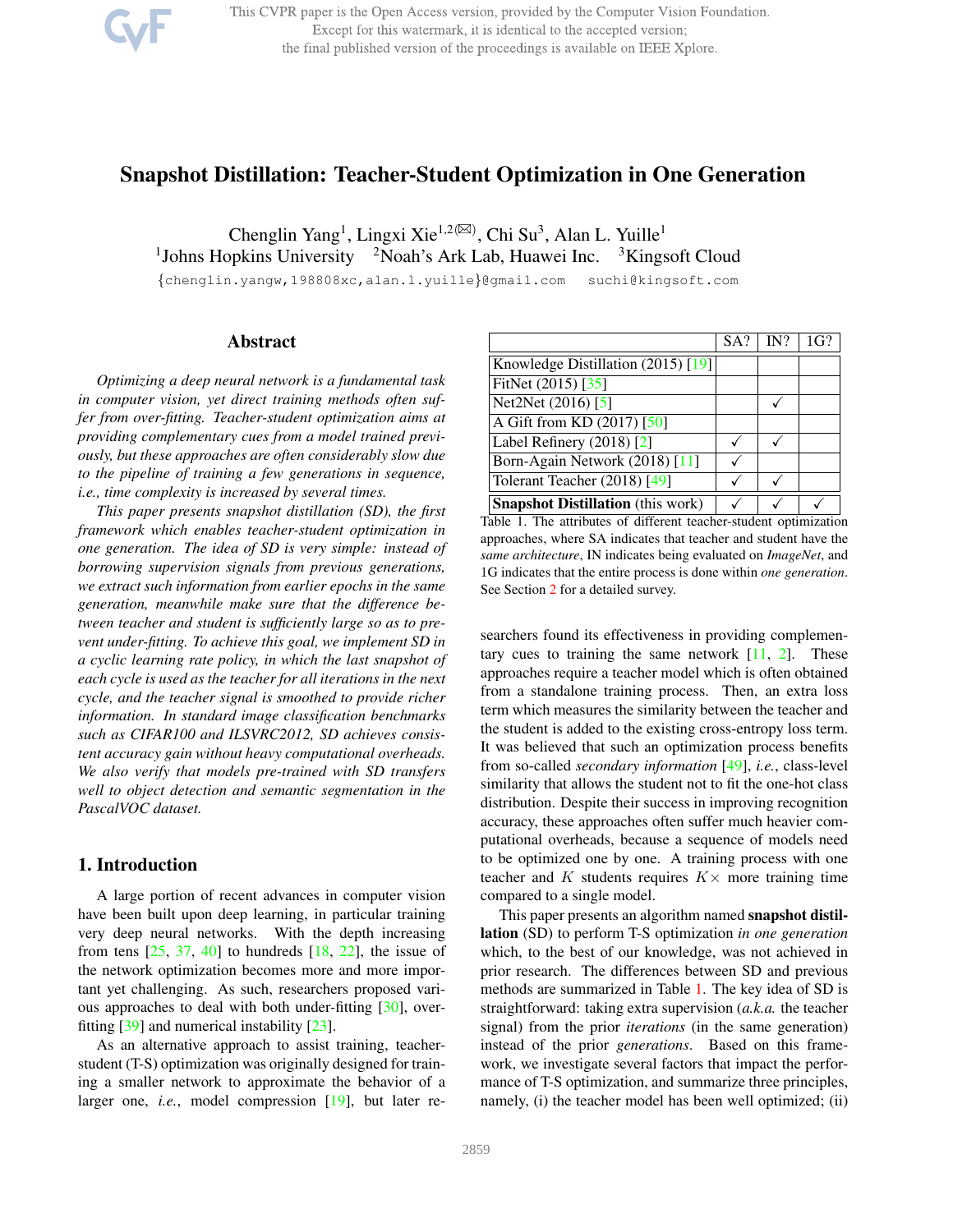the teacher and student models are sufficiently different from each other; and (iii) the teacher provides secondary information [49] for the student to learn. Summarizing these requirements leads to our solution that using a cyclic learning rate policy, in which the last snapshot of each cycle (which arrives at a high accuracy and thus satisfies (i)), serves as the teacher for all iterations in the next cycle (these iterations are pulled away from the teacher after a learning rate boost, which satisfies (ii)). We also introduce a novel method to smooth the teacher signal in order to provide mild and more effective supervision (which satisfies (iii)).

Experiments are performed in two standard benchmarks for image classification, namely, CIFAR100 [24] and ILSVRC2012 [36]. SD consistently outperforms the baseline (direct optimization) especially in deeper networks. In addition, SD requires merely less than  $1/3$  extra training time beyond the baselines (see Section 3.3.4 for details), which is  $K$  times faster than the existing  $K$ -multigeneration approaches [11, 49, 2], theoretically and practically. We also fine-tune the models trained by SD for object detection and semantic segmentation in the PascalVOC dataset [10] and observe accuracy gain, implying that the improvement brought by SD is transferrable.

The remainder of this paper is organized as follows. Section 2 briefly reviews related work. Section 3 describes snapshot distillation and provides practical guides for T-S optimization in one generation. After experiments are shown in Section 4, we conclude this work in Section 5.

# 2. Related Work

Recently, computer vision research has been largely boosted by deep learning  $[26]$ . With the availability of large-scale datasets [7] and powerful computational resources, researchers designed deep networks to replace traditional handcrafted features [32] for visual recognition. The fundamental idea is to build a hierarchical network structure containing multiple *layers*, each of which contains a number of *neurons* having the same or similar mathematical functions, *e.g.*, convolution, pooling, normalization, *etc*. The strong ability of deep networks at fitting complicated feature-space distributions is widely verified in the previous literature. In a fundamental task known as image classification, deep convolutional neural networks [25] have been dominating in the large-scale competitions [36]. To further improve classification accuracy, researchers designed even deeper networks [37, 40, 18, 22, 20], and also explored the possibility of discovering network architectures automatically [46, 57, 27].

The rapid progress of deep neural networks has helped a lot of visual recognition tasks. Features extracted from pretrained classification networks can be transferred to small datasets for image classification [8], retrieval [33] or object detection [14]. To transfer knowledge to a wider range

of tasks, researchers often adopt a technique named finetuning, which replaces the last few layers of a classification network with some specially-designed modules (*e.g.*, up-sampling for semantic segmentation [28, 3] and edge detection [48] or regional proposal extraction for object detection  $[13, 34]$ , so that the network can take advantage of the properties of the target problem while borrowing visual features from basic classification.

On the other hand, optimizing a deep neural network is a challenging problem. When the number of layers becomes very large (*e.g.*, more than 100 layers), vanilla gradient descent approaches often encounter stability issues and/or over-fitting. To deal with them, researchers designed various approaches such as ReLU activation [30], Dropout [39] and batch normalization [23]. However, as depth increases, the large number of parameters makes it easy for the neural networks to be over-confident [15], especially in the scenarios of limited training data. An effective way is to introduce extra *priors* or *biases* to constrain the training process. A popular example is to assume that some visual categories are more similar than others [6], so that a classlevel similarity matrix is added to the loss function [43, 45]. However, this method still suffers the lack of modeling perimage class-level similarity (*e.g.*, a *cat* in one image may look like a *dog*, but in another image, it may be closer to a *rabbit*), which is observed in previous research [44, 1, 52].

Teacher-student optimization is an effective way to formulate per-image class-level similarity. In this flowchart, a teacher network is first trained, and then used to guide the student network, so that class-level similarities for each image are delivered by the teacher's output (*e.g.*, confidence scores). This idea was first proposed to distill knowledge from a larger teacher network and compress it to a smaller student network  $[19, 35]$ , or initialize a deeper/wider network with pre-trained weights of a shallower/narrower network [5, 37]. Later, it was extended in various aspects, including using an adjusted way of teacher supervision  $[41, 31]$ , using multiple teachers towards a better guidance [42], adding supervision to intermediate neural responses [50], and allowing two networks to provide supervision to each other [55]. Recently, researchers noted that this idea can be used to optimize deep networks in many *generations* [2, 11], namely, a few networks with *the same architecture* are optimized one by one, in which the next one borrows supervision from the previous one. It was argued that the *softness* of the teacher signal plays an important role in educating a good student [49]. Despite the success of these approaches in boosting recognition accuracy, they suffer from lower training efficiency, as in a  $K$ -generation process (one teacher and  $K$  students) requires  $K\times$  more training time. An inspiring cue comes from the effort of training a few models for ensemble within the same time [21], in which the cost of training was largely reduced.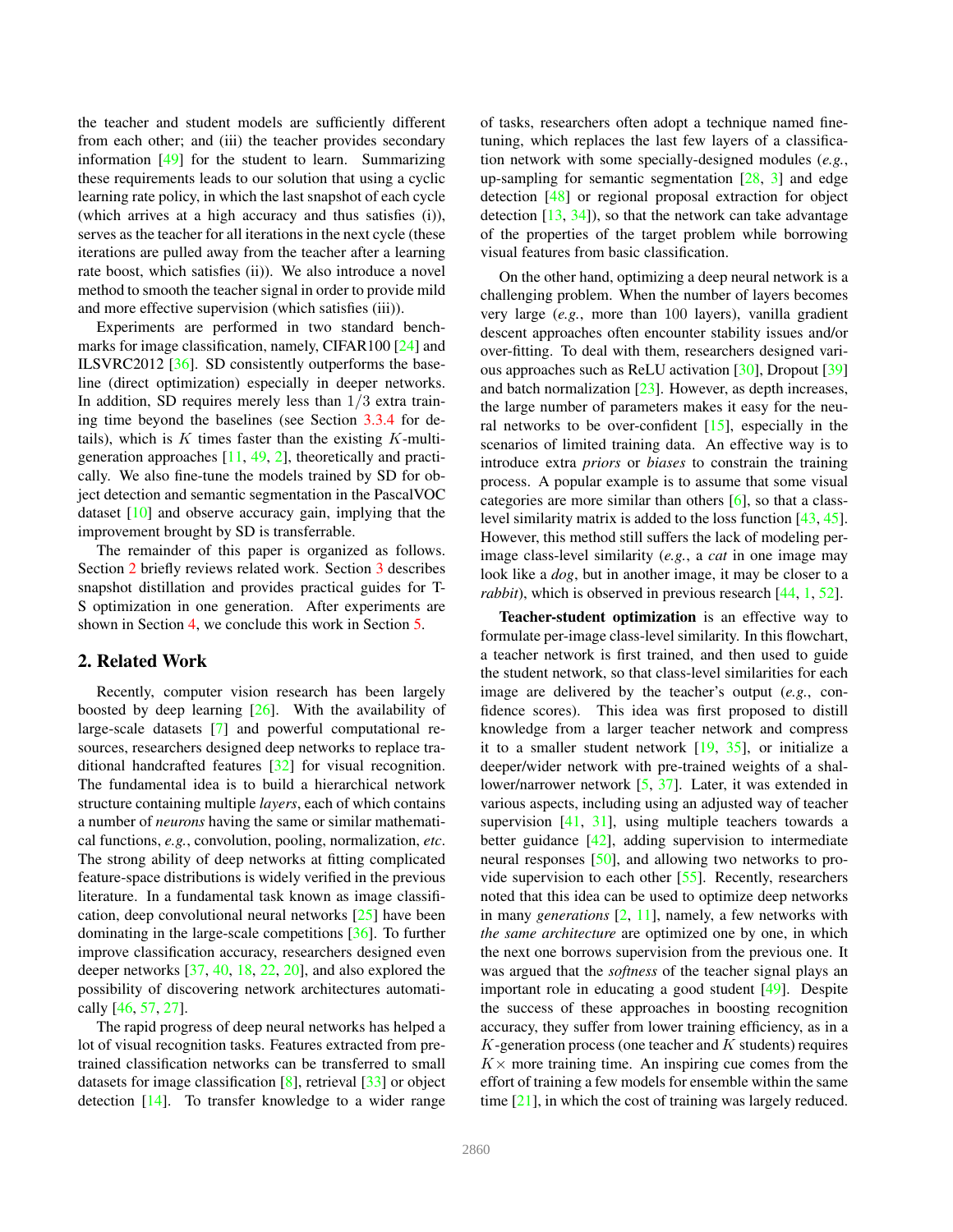# 3. Snapshot Distillation

This section presents snapshot distillation (SD), the first approach that achieves teacher-student (T-S) optimization within one generation. We first briefly introduce a general flowchart of T-S optimization and build a notation system. Then, we analyze the main difficulties that limit its efficiency, based on which we formulate SD and discuss principles and techniques to improve its performance.

# 3.1. Teacher-Student Optimization

Let a deep neural network be  $M : y = f(x; \theta)$ , where x denotes the input image, y denotes the output data (*e.g.*, a  $G$ -dimensional vector for classification with  $G$  being the number of classes), and  $\theta$  denotes the learnable parameters. These parameters are often initialized as random noise, and then optimized using a training set with  $N$  data samples,  $\mathcal{D} = \{(\mathbf{x}_1, \mathbf{y}_1), \dots, (\mathbf{x}_N, \mathbf{y}_N)\}.$ 

Conventional optimization algorithm works by sampling mini-batches or subsets from the training set. Each of them, denoted as  $\beta$ , is fed into the current model to estimate the difference between prediction and ground-truth labels:

$$
\mathcal{L}(\mathcal{B};\boldsymbol{\theta}) = -\frac{1}{|\mathcal{B}|} \sum_{(\mathbf{x}_n,\mathbf{y}_n)\in\mathcal{B}} \mathbf{y}_n^{\top} \ln \mathbf{f}(\mathbf{x}_n;\boldsymbol{\theta}).
$$
 (1)

This process searches over the parameter space to find the approximately optimal  $\theta$  that interprets or fits  $\mathcal{D}$ . However, the model trained in this way often over-fits the training set, *i.e.*,  $\theta$  cannot be transferred to the testing set to achieve good performance as in the training set. As observed in prior work [15], this is partly because the supervision was provided in one-hot vectors, which forces the network to prefer the true class overwhelmingly to all other classes – this is often not the optimal choice because rich information of class-level similarity is simply discarded [45, 49].

To alleviate this issue, teacher-student (T-S) optimization was proposed, in which a pre-trained teacher network added an extra term to the loss function to measure the KLdivergence between teacher and student [11]:

$$
\mathcal{L}^{S}(\mathcal{B};\boldsymbol{\theta}^{S}) = -\frac{1}{|\mathcal{B}|} \sum_{(\mathbf{x}_{n},\mathbf{y}_{n}) \in \mathcal{B}} \left\{ \lambda^{S} \cdot \mathbf{y}_{n}^{\top} \ln \mathbf{f}(\mathbf{x}_{n};\boldsymbol{\theta}^{S}) + \lambda^{T} \cdot \mathrm{KL}\left[\mathbf{f}(\mathbf{x}_{n};\boldsymbol{\theta}^{T}) \|\mathbf{f}(\mathbf{x}_{n};\boldsymbol{\theta}^{S})\right] \right\}, (2)
$$

where  $\boldsymbol{\theta}^{\rm S}$  and  $\boldsymbol{\theta}^{\rm T}$  denote the parameters in teacher and student models, respectively. This is to say, the fitting goal of the student is no longer the ground-truth one-hot vector which is too strict, but leans towards the teacher signal (a softened vector most often with correct prediction). This formulation can be applied in the form of *multiple generations*. Let K be the total number of generations [2, 11, 49]. These approaches started with a so-called patriarch model

| <b>Algorithm 1:</b> Snapshot Distillation                                                                                                                                                                                                      |  |  |  |  |  |
|------------------------------------------------------------------------------------------------------------------------------------------------------------------------------------------------------------------------------------------------|--|--|--|--|--|
| <b>Input</b> : training set $D$ , number of iterations $L$ ,                                                                                                                                                                                   |  |  |  |  |  |
| training configurations $\{\gamma_l, \lambda_l^{\rm T}, \lambda_l^{\rm S}, c_l\}_{l=1}^L$ ;                                                                                                                                                    |  |  |  |  |  |
| 1 Initialize $\theta_0$ ;                                                                                                                                                                                                                      |  |  |  |  |  |
| 2 for $l = 1, 2, , L$ do                                                                                                                                                                                                                       |  |  |  |  |  |
|                                                                                                                                                                                                                                                |  |  |  |  |  |
|                                                                                                                                                                                                                                                |  |  |  |  |  |
| 3<br>Sample a mini-batch $B_l$ from $D$ ;<br>4<br>Sompute loss $\mathcal{L}(\mathcal{B}_l; \theta_{l-1})$ using Eqn (3);<br>$\theta_l \leftarrow \theta_{l-1} - \gamma_l \cdot \nabla_{\theta_{l-1}} \mathcal{L}(\mathcal{B}_l; \theta_{l-1})$ |  |  |  |  |  |
| 6 end                                                                                                                                                                                                                                          |  |  |  |  |  |
| <b>Return:</b> $M : y = f(x; \theta = \theta_L)$ .                                                                                                                                                                                             |  |  |  |  |  |

 $\mathbb{M}^{(0)}$ , and in the k-th generation,  $\mathbb{M}^{(k-1)}$  was used to teach  $M^{(k)}$ . [49] showed the necessity of setting *a tolerant teacher* so that the students can absorb richer information from class-level similarity and achieve higher accuracy.

Despite the ability of T-S optimization in improving recognition accuracy, it often suffers the weakness of being computationally expensive. Typically, a T-S process with one teacher and K students costs  $K \times$  more time, yet this process is often difficult to parallelize<sup>1</sup>. This motivates us to propose an approach named snapshot distillation (SD), which is able to finish T-S optimization *in one generation*.

## 3.2. The Flowchart of Snapshot Distillation

The idea of SD is very simple. To finish T-S optimization in one generation, during the training process, we always extract the teacher signal from an earlier *iteration*, by which we refer to an intermediate status of the same model, rather than another model that was optimized individually.

Mathematically, let  $\theta_0$  be the randomly initialized parameters. The baseline training process contains a total of L iterations, the *l*-th of which samples a mini-batch  $B_l$ , computes the gradient of Eqn (1), and updates the parameters from  $\theta_{l-1}$  to  $\theta_l$ . SD works by assigning a number  $c_l < l$  for the *l*-th iteration, indicating a previous snapshot  $f(\mathbf{x}; \theta_{c_l})$  as the teacher to update  $\theta_{l-1}$ . Thus, Eqn (2) becomes:

$$
\mathcal{L}(\mathcal{B}_{l}; \boldsymbol{\theta}_{l-1}) = -\frac{1}{|\mathcal{B}_{l}|} \sum_{(\mathbf{x}_{n}, \mathbf{y}_{n}) \in \mathcal{B}_{l}} \left\{ \lambda_{l}^{\mathrm{S}} \cdot \mathbf{y}_{n}^{\top} \ln \mathbf{f}(\mathbf{x}_{n}; \boldsymbol{\theta}_{l-1}) + \lambda_{l}^{\mathrm{T}} \cdot \mathrm{KL}[\mathbf{f}(\mathbf{x}_{n}; \boldsymbol{\theta}_{c_{l}}) \| \mathbf{f}(\mathbf{x}_{n}; \boldsymbol{\theta}_{l-1})] \right\}.
$$
 (3)

Here  $\lambda_l^{\rm S}$  and  $\lambda_l^{\rm T}$  are weights for one-hot and teacher supervisions. When  $\lambda_l^{\mathrm{T}} = 0$ , the teacher signal is ignored at the current iteration, and thus Eqn (3) degenerates to Eqn (1). The pseudo code of SD is provided in Algorithm 1. In what follows, we will discuss several principles required to improve the performance of SD.

<sup>&</sup>lt;sup>1</sup>To make fair comparison, researchers often train deep networks using a fixed number of GPUs. T-S optimization trains  $K + 1$  models serially, which is often difficult to accelerate even with a larger number of GPUs.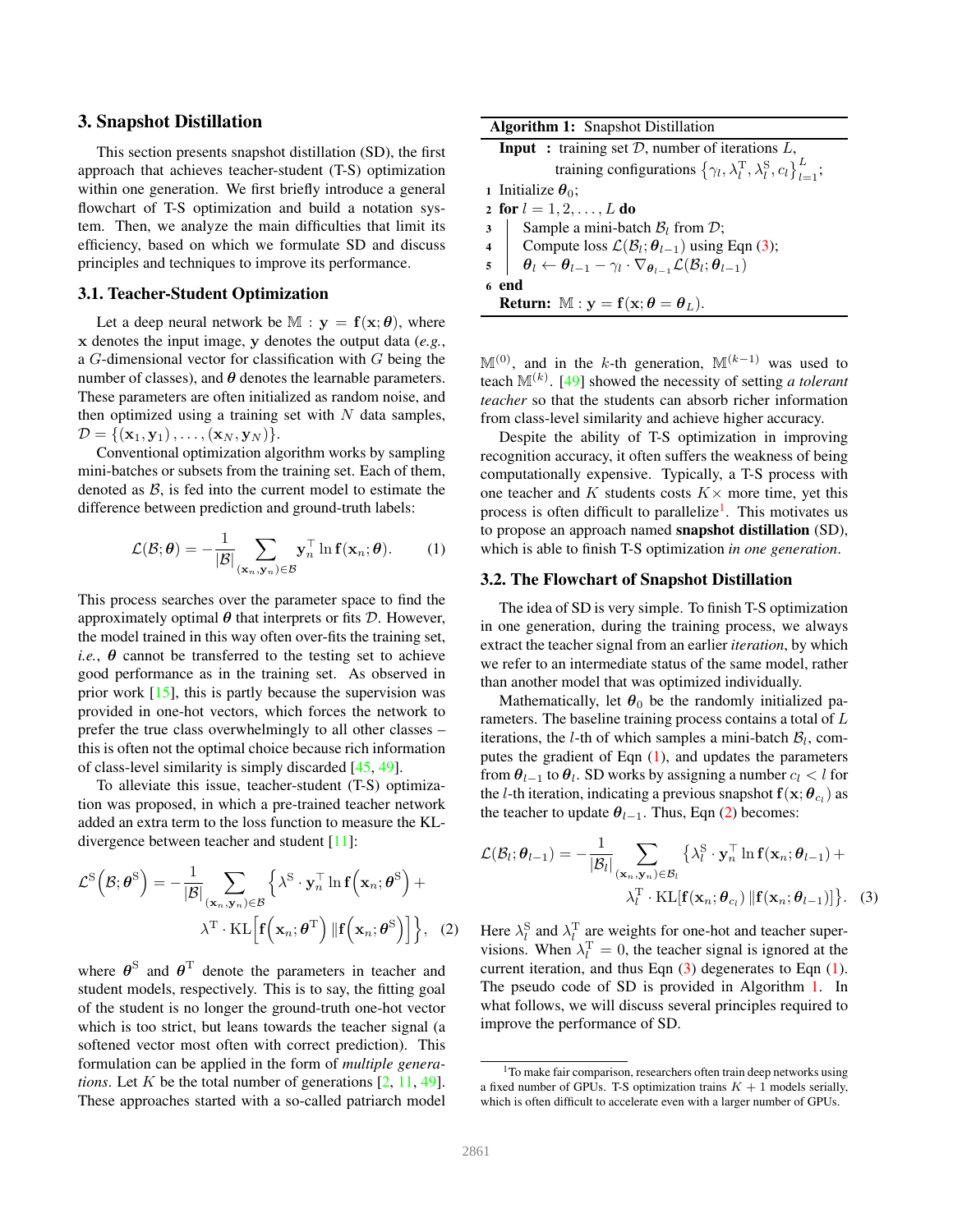|                                 |         | 75         | 4150                           |
|---------------------------------|---------|------------|--------------------------------|
|                                 | 78.13   |            |                                |
| ™#75                            | 78.18   | 78.02      |                                |
| $\mathbb{M}_{\#150}$            | 77.67   | 77.58      |                                |
| $\cdot$ $\sim$<br>$\sim$ $\sim$ | $\cdot$ | $\sqrt{M}$ | 1.00<br>GIDAD100<br>$\cdot$ .1 |

Table 2. Classification error rates (%) on CIFAR100 with different T-S similarities. All these models are trained for 300 epochs, and all numbers are the average of two individual runs. The first row (self) shows the accuracies of standard models (no T-S optimization), and in the following rows, when  $\mathbb{M}_{\#E_1}^T$  teaches  $\mathbb{M}_{\#E_2}$ , they share the first  $\min\{E_1, E_2\}$  common epochs. Some T-S pairs that are probabilistically identical, so only one of them is tested (see Section 3.3.2 for details).

## 3.3. Principles of Snapshot Distillation

This subsection forms the core contribution of our work, which discusses the principles that should be satisfied to improve the performance of SD. In practice, this involves how to design the hyper-parameters  $\{\gamma_l, \lambda_l, c_l\}_{l=1}^L$ . We first describe three principles individually, and summarize them to give our solution in the final part.

## 3.3.1 Principle #1: The Quality of Teacher

In prior work, the importance of having a high-quality teacher model has been well studied. At the origin of T-S optimization [19, 35, 50], a more powerful teacher model was used to guide a smaller and thus weaker student model, so that the teacher knowledge is distilled and compressed into the student. This phenomenon persists in a multigeneration T-S optimization in which teacher and student share the same network architecture [2].

Mathematically, the teacher model determines the second term on the right-hand side of Eqn (3), *i.e.*, the KLdivergence between teacher and student. If the teacher is not well optimized and provides noisy supervision, the risk that two terms conflict with each other becomes high. As we shall see later, this principle is even more important in SD, as the number of iterations allowed for optimizing each student becomes smaller, and the efficiency (or the speed of convergence) impacts the final performance heavier.

### 3.3.2 Principle #2: Teacher-Student Difference

In the context of T-S optimization in one generation, one more challenge emerges. In each iteration, the teacher  $\theta_{c}$ and student  $\theta_{l-1}$  are two snapshots from the same training process, and so the similarity between them is higher than that in multi-generation T-S optimization. This makes the second term on the right-hand side of Eqn 3 degenerate and, consequently, its contribution to the gradient that  $\theta_{l-1}$ receives for updating itself is considerably changed.

We evaluate the impact of T-S similarity using the 100layer DenseNet [22] on the CIFAR100 dataset [24]. All models are trained with the cosine annealing learning rate policy [29] for a total of 300 epochs. Detailed settings are elaborated in Section 4.1. To construct T-S pairs with different similarities, we first perform a complete training process containing 300 standard epochs and starting from scratch, and denote the final model by  $\mathbb{M}_{\#300}$ . Then, we take the snapshots at 150, 75 and 0 (scratch) epochs, and denote them by  $\mathbb{M}_{\#150}$ ,  $\mathbb{M}_{\#75}$  and  $\mathbb{M}_{\#0}$ , respectively, with the number after  $#$  indicating the number of elapsed epochs. Then, we continue training these snapshots with the same configurations (mini-batch size, learning rates, *etc.*) but different randomization which affects the sampled minibatch in each iteration and the data augmentation performed at each training sample. These models are denoted by  $\mathbb{M}^{\mathrm{T}}_{\# 150}$ ,  $\mathbb{M}^{\mathrm{T}}_{\# 75}$  and  $\mathbb{M}^{\mathrm{T}}_{\# 0}$ , respectively, where the superscript T implies being used as a teacher model, and each number after  $#$  indicates the number of common epochs shared with  $\mathbb{M}_{4300}$ . All these teacher models have exactly 300 epochs.

Now, we use these models to teach the intermediate snapshots, *i.e.*,  $\mathbb{M}_{\#150}$ ,  $\mathbb{M}_{\#75}$  and  $\mathbb{M}_{\#0}$ . When  $\mathbb{M}_{\#E_1}^T$ is used to teach  $\mathbb{M}_{\#E_2}$ , their common part, *i.e.*, the first  $E_0 = \min\{E_1, E_2\}$  epochs are preserved, *i.e.*, the first  $E_0$ epochs used Eqn (1) and the remaining  $300 - E_0$  epochs used Eqn (2). Results are summarized in Table 2. Note that from a probabilistic perspective,  $\mathbb{M}^{\mathrm{T}}_{\#150}$ ,  $\mathbb{M}^{\mathrm{T}}_{\#75}$  and  $\mathbb{M}_{\neq 0}^{T}$  are identical to each other in classification accuracy, and from the previous part we expect them to provide the same teaching ability. We start with observing their behavior when  $M_{\mu 0}$  is the student. This case degenerates to a two-generation T-S optimization. Since all teachers are probabilistically identical, we only evaluate one of these pairs, reporting a 78.13% accuracy which is higher than the baseline (the average of  $\mathbb{M}^{\mathrm{T}}_{\#150}$ ,  $\mathbb{M}^{\mathrm{T}}_{\#75}$  and  $\mathbb{M}^{\mathrm{T}}_{\#0}$  is 77.65%). However, when  $M_{\#75}$  is the student,  $M_{\#0}^{T}$  serves as a better teacher because it does not share the first 75 epochs with  $M_{\#75}$ . This offers a larger difference between teacher and student and, consequently, produces better classification performance (78.18% vs. 78.02%). When  $M_{\text{\#150}}$ is chosen to be the student, this phenomenon preserves, *i.e.*, T-S optimization prefers a larger difference between teacher and student.

### 3.3.3 Principle #3: Secondary Information

The last factor, also being the one that was most studied before, is how knowledge is delivered from teacher to student. There are two arguments, both of which suggesting that a smoother teacher signal preserves richer information, but they differ from each other in the way of achieving this goal. The *distillation* algorithm [19] used a temperature term T to smooth both input and output scores, and the *tolerant teacher* algorithm [49] trained a less confident teacher by adding a regularization term in the first generation (*a.k.a.*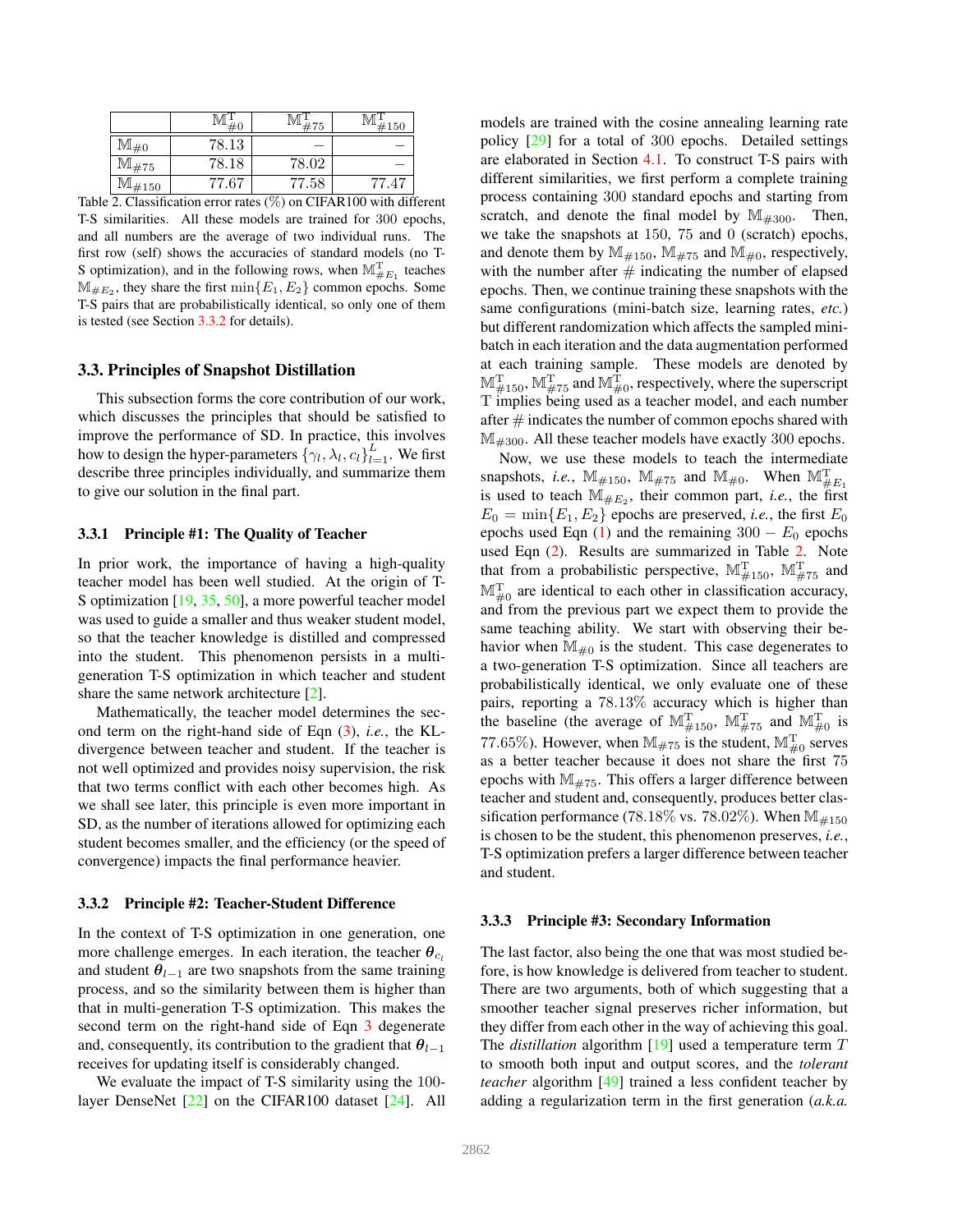the patriarch), and this strategy was verified the advantageous over the non-regularized version [11].

In the context of snapshot distillation, we follow [19] to divide the teacher signal (in *logits*, the neural responses before the softmax layer) by a temperature coefficient  $T >$ 1. In the framework of knowledge distillation, the student signals should also be softened before the KL divergence is computed with the teacher signals. The reason is that, the student with a shallow architecture is not capable of completely mimicking the same outputs of the teacher with a deep architecture  $[2, 19]$ , and thus matching the soft versions of their outputs is a more rational choice. The aim of knowledge distillation is to match the outputs, forcing the student to predict what the teacher predicts as much as possible. However, our goal is to generate secondary information in T-S optimization, instead of matching. As a result, we do not divide the student signal by  $T$ . This strategy also aligns with Eqn 1 used in the very first iterations (*i.e.*, no teacher signals are provided). In experiments, we observe a faster convergence as well as consistent accuracy gain – see Section 4.1 for detailed numbers. We name it as *asymmetric distillation*.

# 3.3.4 Summary and Solution

Summarizing the above three principles, we present our solution to improve the performance of SD. We partition the entire training process with  $L$  iterations into  $K$  minigenerations with  $L_1, L_2, \ldots, L_K$  iterations, respectively, and  $\sum_{k=1}^{K} L_k = L$ . The last iteration in each minigeneration serves as the teacher of all iterations in the next mini-generation. This is to say, there are  $K - 1$  teachers. The first teacher is the snapshot at  $L'_1 = L_1$  iterations, the second one at  $L'_2 = L_1 + L_2$  iterations, and the last one at  $L'_{K-1} = L_1 + \overline{L}_2 + \ldots + L_{K-1}$  iterations. We have:

$$
c_l = \max\{L'_k, L'_k < l\}.\tag{4}
$$

For  $l \le L'_1$ , we define  $c_l = 0$  for later convenience, and in this case  $\lambda_l^S = 1$ ,  $\lambda_l^T = 0$  and Eqn (3) degenerates to Eqn (1). In comparison to a normal training scheme, SD needs  $\frac{1}{3} \times \frac{K-1}{K}$  extra computation: the last  $K-1$  minigenerations require additional teacher's forward propagation. This number is 25% for our CIFAR100 experiments (Section 4.1,  $K = 4$ ) and 16.7% for our ILSVRC2012 experiments (Section 4.2,  $K = 2$ ). In comparison to other K-generation methods  $[11, 49]$ , SD is theoretically and practically K times faster, because all other methods require teacher inference except for the first generation. Following Principle #2, we shall assume that the iterations right after each teacher have large learning rates, in order to ensure the sufficient difference between the teacher and student models. Meanwhile, according to Principle #1, the teacher itself should be good, which implies that the iterations

before each teacher have small learning rates, which makes the network converge to an acceptable state after sufficient training iterations with the large ones. To satisfy both conditions, we require the learning rates within each minigeneration to start from a large value and gradually decay. In practice, we use the cosine annealing strategy [29] which was verified to converge better:

$$
\gamma_l = \frac{1}{2} \alpha_{k_l} \times \left[ 1 + \cos \left( \frac{l - L'_{k_l - 1}}{L'_{k_l} - L'_{k_l - 1}} \cdot \pi \right) \right].
$$
 (5)

Here,  $k_l$  is the index of mini-generation of l, and  $\alpha_{k_l}$  is the starting learning rate at the beginning of this minigeneration (often set to be large). Finally, we follow Section 3.3.3 to use asymmetric distillation in order to satisfy Principle #3.

#### 3.4. Discussions

If we set  $L_1 = L_2 = \ldots = L_K$  and switch off the teacher signal, the above solution degenerates to snapshot ensemble  $(SE)$  [21]. In experiments, we compare these two approaches under the same setting, and find that both approaches work well on CIFAR100 (SD reports better results), but on ILSVRC2012, SD achieves higher accuracy over the baseline while SE does not<sup>2</sup>. This is arguably because CIFAR100 is relatively simple, so that the original setting  $(L)$  iterations) are over-sufficient for convergence, and thus reducing the number of iterations of each mini-generation does not cause significant accuracy drop. ILSVRC2012, however, is much more challenging and thus convergence becomes a major drawback of both SD and SE. SD, with the extra benefit brought by T-S optimization, bridges this gap and outperforms the baseline.

Note that the above solution is only one choice. Under Algorithm 1 and the three principles, other training strategies can be explored, *e.g.*, using super-convergence [38] to alleviate the drawback of weaker convergence. These options will be studied in the future.

# 4. Experiments

# 4.1. The CIFAR100 Dataset

#### • Settings and Baselines

We first evaluate SD on the CIFAR100 dataset [24], a low-resolution (32  $\times$  32) dataset containing 60,000 RGB images. These images are split into a training set of 50,000 images and a testing set of 10,000 images, and in both of them, images are uniformly distributed over all 100 classes (20 superclasses each of which contains 5 fine-level

<sup>2</sup>The SE paper [21] reported a higher accuracy on ResNet50, but it was compared to the baseline with the stepwise learning rate policy, not the cosine annealing policy that should be the direct baseline. The latter baseline is more than 1% higher than the former, and also outperforms SE.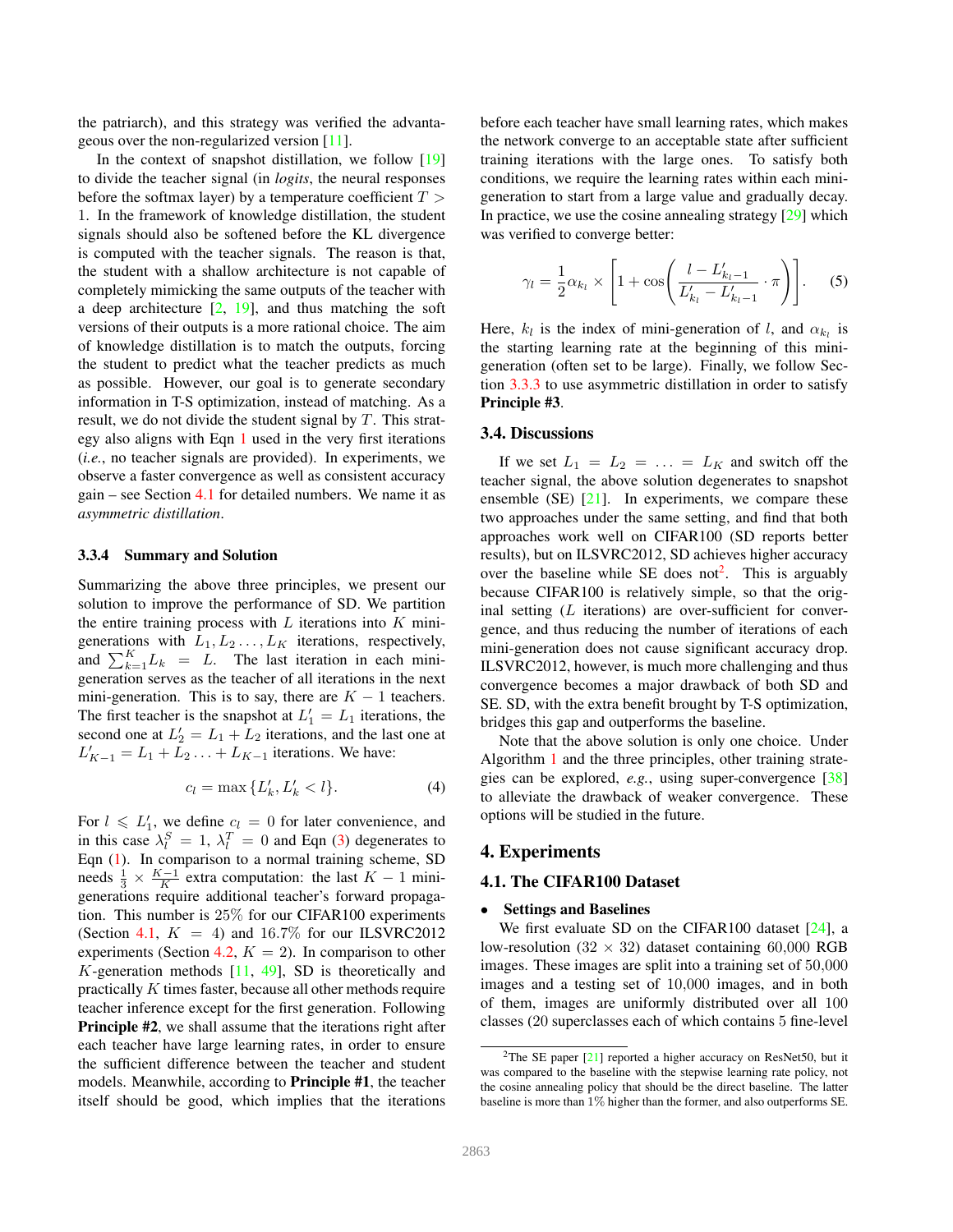| Backbone    | Alg.      | T              | $\mathbb{M}_{\#L_{1}}$ | $\mathbb{M}_{\#L_{2}}$ | $\mathbb{M}_{\#L_3}$ | $\mathbb{M}_{\#L_4}$ | best  | ensemble | <b>SOTA</b> |          |  |
|-------------|-----------|----------------|------------------------|------------------------|----------------------|----------------------|-------|----------|-------------|----------|--|
|             | BL        | N/A            |                        |                        |                      | 33.57                | 33.57 |          | Year        |          |  |
| ResNet20    | SE        | N/A            | 36.17                  | 33.36                  | 32.98                | 32.66                | 32.54 | 30.86    |             |          |  |
|             | <b>SD</b> | $\overline{2}$ | 36.17                  | 33.78                  | 32.98                | 32.31                | 32.31 | 32.08    |             | 19.25    |  |
|             | <b>SD</b> | 3              | 36.17                  | 33.69                  | 32.24                | 31.97                | 31.76 | 30.76    | 2016 [51]   |          |  |
|             | <b>BL</b> | N/A            |                        |                        |                      | 31.61                | 31.61 |          | 2017 [54]   | 19.25    |  |
| ResNet32    | SE        | N/A            | 33.78                  | 32.15                  | 31.41                | 30.74                | 30.51 | 28.93    |             |          |  |
|             | <b>SD</b> | $\overline{2}$ | 33.78                  | 32.07                  | 31.05                | 30.67                | 30.57 | 29.80    |             |          |  |
|             | <b>SD</b> | 3              | 33.78                  | 31.52                  | 30.64                | 30.32                | 30.16 | 28.71    | 2017 [56]   | 17.73    |  |
|             | <b>BL</b> | N/A            |                        |                        |                      | 30.23                | 29.94 |          |             |          |  |
| ResNet56    | <b>SE</b> | N/A            | 32.85                  | 31.60                  | 30.45                | 29.68                | 29.55 | 27.93    | 2017 [47]   | 17.31    |  |
|             | <b>SD</b> | $\overline{2}$ | 32.85                  | 30.47                  | 29.72                | 29.29                | 29.22 | 28.11    | 2017 [22]   | 17.18    |  |
|             | <b>SD</b> | 3              | 32.85                  | 30.82                  | 29.55                | 29.37                | 29.28 | 27.74    |             |          |  |
|             | BL        | N/A            |                        |                        |                      | 28.77                | 28.53 |          | 2017 [16]   | 17.01    |  |
| ResNet110   | SE        | N/A            | 31.89                  | 29.81                  | 29.07                | 28.27                | 28.09 | 26.45    |             |          |  |
|             | <b>SD</b> | $\mathfrak{D}$ | 31.89                  | 29.84                  | 28.71                | 27.71                | 27.52 | 27.19    |             | 16.80    |  |
|             | <b>SD</b> | 3              | 31.89                  | 29.22                  | 28.37                | 27.87                | 27.75 | 26.19    | 2017 [53]   |          |  |
|             | <b>BL</b> | N/A            |                        |                        |                      | 22.49                | 22.00 |          | 2017 [9]    | 16.53    |  |
| DenseNet100 | SE        | N/A            | 24.31                  | 22.76                  | 22.16                | 22.18                | 22.00 | 19.63    |             |          |  |
|             | <b>SD</b> | $\overline{2}$ | 24.31                  | 23.10                  | 22.06                | 21.78                | 21.59 | 20.27    | 2017 [12]   | 15.85    |  |
|             | <b>SD</b> | 3              | 24.31                  | 23.19                  | 21.60                | 21.17                | 21.17 | 19.71    |             |          |  |
|             | <b>BL</b> | N/A            |                        |                        |                      | 16.82                | 16.69 |          | 2018 [11]   | $14.90*$ |  |
| DenseNet190 | SE        | N/A            | 18.98                  | 18.12                  | 16.95                | 16.84                | 16.70 | 15.70    |             |          |  |
|             | <b>SD</b> | $\overline{2}$ | 18.98                  | 17.48                  | 16.32                | 18.02                | 16.06 | 15.72    |             | $14.47*$ |  |
|             | <b>SD</b> | 3              | 18.98                  | 17.67                  | 16.95                | 18.65                | 16.33 | 15.92    | 2018 [49]   |          |  |

Table 3. CIFAR100 classification errors (%) obtained by different network backbones. Regarding the algorithm option, **BL** indicate the *baseline* model trained with cosine annealing learning rates, SE indicates *snapshot ensemble* with the same learning rate policy as SD during the entire training process. T is the temperature term. We report the accuracy at the end of each mini-generation, at the *best* epoch, and obtained from model ensemble ( $\mathbb{M}_{\#L_1}$  through  $\mathbb{M}_{\#L_4}$ ), respectively. The logits of  $\mathbb{M}_{\#L_k}$  are multiplied by  $T^{k-1}$  for ensemble of SD. Among the state-of-the-art (SOTA) methods, an asterisk indicates that model ensemble was used to achieve the corresponding error rate. In addition, [12] used complicated data augmentation to achieve an error rate of 15.85% – we just applied standard data augmentation.

classes). We do not perform experiments on the CIFAR10 dataset because it does not contain fine-level visual concepts, and thus the benefit brought by T-S optimization is not significant (as observed in [11] and analyzed in [49]).

We investigate two groups of baseline models. The first group contains standard deep ResNets [18] with 20, 32, 56 and 110 layers. Given a  $32 \times 32$  input image, a  $3 \times 3$ convolution is first performed without changing its spatial resolution. Three stages followed, each of which has a few residual blocks (two  $3 \times 3$  convolutions summed up with an identity connection). Batch normalization [23] and ReLU activation [30] are applied after each convolutional layer. The spatial resolution changes in the three stages ( $32 \times 32$ ,  $16 \times 16$  and  $8 \times 8$ ), as well as the number of channels (16, 32 and 64). An average pooling layer is inserted after each of the first two stages. The network ends with global average-pooling followed by a fully-connected layer with 100 outputs. The second group has two DenseNets [22] with 100 and 190 layers, respectively. These networks share the similar architecture with the ResNets, but the building blocks in each stage are densely-connected, with the output of each block concatenated to the accumulated

feature vector and fed into the next block. The base feature length and growth rate are 24 and 12 for DenseNet100, and 80 and 40 for DenseNet190.

Following the conventions, we train all these networks from scratch. We use the standard Stochastic Gradient Descent (SGD) with a weight decay of 0.0001 and a Nesterov momentum of 0.9. In ResNets, we train the network for 164 epochs with a mini-batch size of 128 and a base learning rate of 0.1. In DenseNets, we train the network for 300 epochs with a mini-batch size of 64 and a base learning rate of 0.1. The cosine annealing learning rate [29] is used, in order to make fair comparison between the baseline and SD. In the training process, standard data-augmentation is used, *i.e.*, each image is symmetrically-padded with a 4 pixel margin on each of the four sides. In the enlarged  $40 \times 40$  image, a subregion with  $32 \times 32$  pixels is randomly cropped and flipped with a probability of 0.5. We do not use any data augmentation in the testing stage.

To apply SD, we evenly partition the entire training process into 4 mini-generations, *i.e.*,  $K = 4$ . For ResNets, we have  $L_1 = 41, L_2 = 82$  and  $L_3 = 123$ , and for DenseNets,  $L_1 = 75$ ,  $L_2 = 150$  and  $L_3 = 225$ . The same learning rate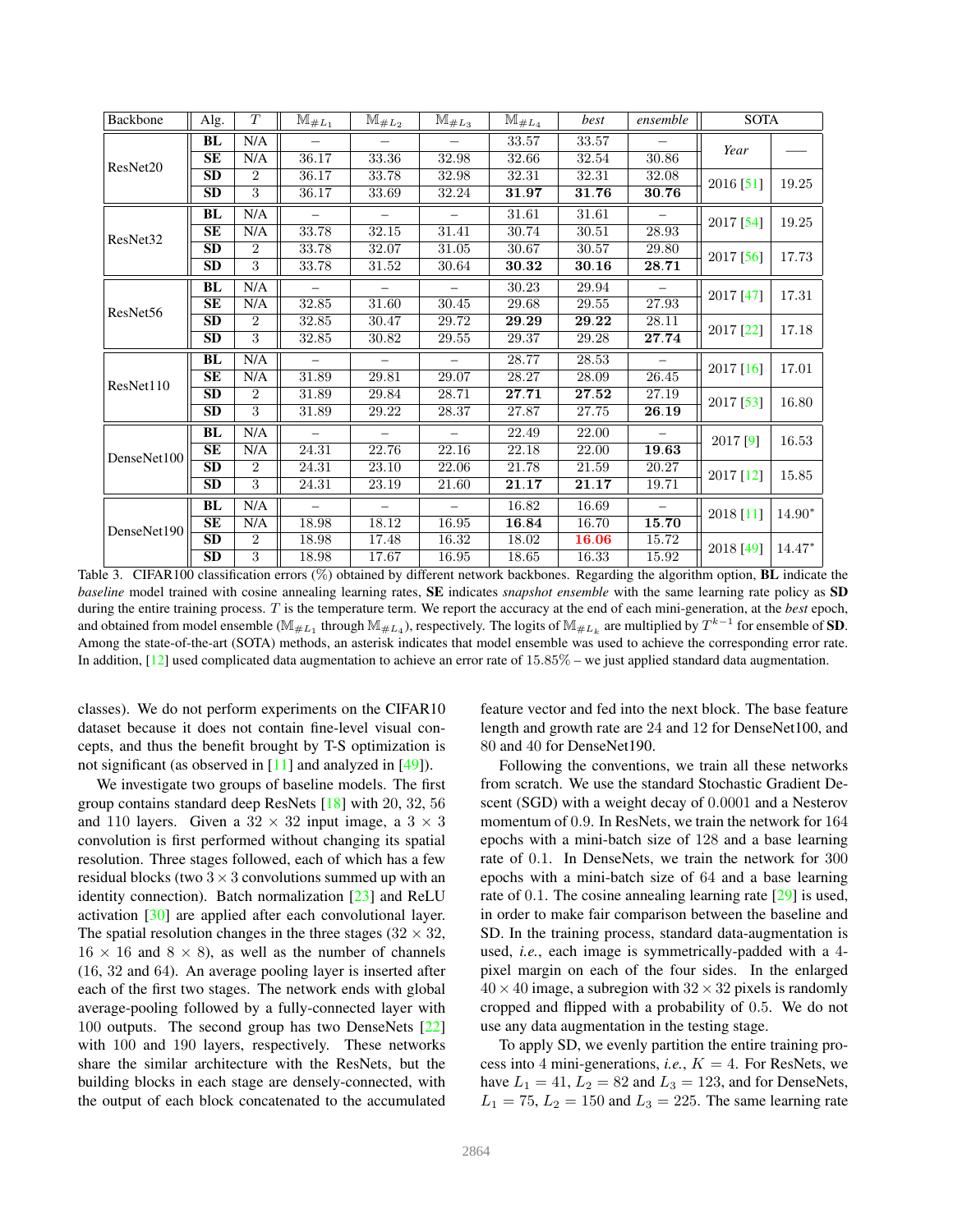$\alpha_k = 0.1$  is used at the beginning of each mini-generation, and decayed following Eqn (5). We use an asymmetric distillation strategy (Section 3.3.3) with  $T = 2$  and  $T = 3$ , respectively. In Eqn (3), we set  $\lambda_l^{\rm S} = 1 + 1/T$  and  $\lambda_l^{\rm T} = 1$ to approximately balance two gradients in magnitudes [19].

#### • Quantitative Results and Analysis

Results are summarized in Table 3. Towards fair comparison, for different instances of the same backbone, network weights are initialized in the same way, although randomness during the training process (*e.g.*, data shuffle and augmentation) is not unified. In addition, the first minigeneration ( $M_{\#L_1}$ , no T-S optimization) is shared between SE (snapshot ensemble) and SD.

We first observe that SD brings consistent accuracy gain for all models, regardless of network backbones, and surpassing both the baseline and SE. In DenseNet190, the most powerful baseline, SD with  $T = 2$  achieves an error rate of 16.06% at the best epoch, which is competitive among the state-of-the-arts (all of which reported the best epoch). Moreover, in terms of model ensemble from  $\mathbb{M}_{\#L_1}$  through  $\mathbb{M}_{\#L_4}$ , SD provides comparable numbers to SE, although we emphasize that SD focuses on optimizing a single model while SE, with weaker single models, requires ensemble to improve classification accuracy. Another explanation comes from the optimization policy of SD. By introducing a teacher signal to optimize each student, different snapshots in SD tend to share a higher similarity than SE, and this is the reason that SD reports a smaller accuracy gain from a single model to model ensemble.

Another important topic to discuss is how asymmetric distillation impacts T-S optimization, for which we show several evidences. With a temperature term  $T > 1$ , the student tends to become smoother, *i.e.*, the entropy of the class distribution is larger. However, as shown in [11] and [49], T-S optimization achieves satisfying performance via finding a balancing point between certainty and uncertainty, so, as the latter gradually increases, we can observe a *peak* in classification accuracy. In DenseNet190 with  $T = 2$ , this peak appears during the third mini-generation which achieves the lowest error rate at 16.06%, but the final error rate goes up 18.02%. A similar phenomenon also appears in DenseNet100 with  $T = 4$ , which also achieves the lowest error at the third mini-generation (the lowest error of 21.26% vs. the last error 21.86%), and in ResNets with  $T > 5$ . This reveals that the optimal temperature term is closely related to the network backbone. For a deeper backbone (*e.g.*, DenseNet190) which itself has a strong ability of fitting data, we use a smaller  $T$  to introduce less soft labels, decreasing the ambiguity.

### 4.2. The ILSVRC2012 Dataset

# • Settings and Baselines

We now investigate a much more challenging dataset,

ILSVRC2012 [36], which is a popular subset of the ImageNet database [7]. It contains 1.3M training images and 50K testing images, all of which are high-resolution, covering 1,000 object classes in total. The distribution over classes is approximately uniform in the training set and and strictly uniform in the testing set.

We use deep ResNets [18] with 101 and 152 layers. They share the same overall design with the ResNets used for CIFAR100, but in each residual block, there is a socalled bottleneck structure which compresses the number of channels by 3/4 and later recovers the original number. Each input image has a size of  $224 \times 224$ . After the first  $7 \times 7$  convolutional layer with a stride of 2 and a  $3 \times 3$ max-pooling layer, four main stages follow with different numbers of blocks (ResNet101: 3, 4, 23, 3; ResNet152: 3, 8, 36, 3). The spatial resolutions in these four stages are  $56 \times 56$ ,  $28 \times 28$ ,  $14 \times 14$  and  $7 \times 7$ , and the number of channels are 256, 512, 1,024 and 2,048, respectively. Three max-pooling layers are inserted between these four stages. The network ends with global average-pooling followed by a fully-connected layer with 1,000 outputs.

We follow the conventions to configure the training parameters. The standard Stochastic Gradient Descent (SGD) with a weight decay of 0.0001 and a Nesterov momentum of 0.9 is used. In a total of 90 epochs, the mini-batch size is fixed to be 256. We still use the cosine annealing learning rate [29] starting with 0.1. A series of data-augmentation techniques [40] are applied in training to alleviate overfitting, including rescaling and cropping the image, randomly mirroring and rotating (slightly) the image, changing its aspect ratio and performing pixel jittering. In the testing stage, the standard single-center-crop is used.

To apply SD, we set  $K = 2$  which partitions the training process into two equal sections (each has 45 epochs). The reason of using a smaller  $K$  (compared to CIFAR experiments) is that on ILSVRC2012 with high-resolution images and more complex semantics, it is much more difficult to guarantee convergence with a fewer number of iterations within each mini-generation. Regarding the temperature term, we fix  $T = 2$ . Other settings are the same as in the CIFAR experiments.

# • Quantitative Results

Experimental results are summarized in Table 4. SD achieves consistent accuracy gain over the baseline in terms of both top-1 and top-5 error rates. On ResNet101, the top-1 and top-5 errors drop by 0.37% and 0.25% absolutely, or 1.71% and 4.31% relatively; on ResNet152, the top-1 and top-5 errors drop by  $0.26\%$  and  $0.11\%$  absolutely, or  $1.23\%$ and 1.94% relatively. These improvement seems small, but we emphasize that (i) to the best of our knowledge, this is the first time that a model achieves higher accuracy on ILSVRC2012 with T-S optimization within one generation; (ii) SD also collaborates well with SENet  $[20]$ , a powerful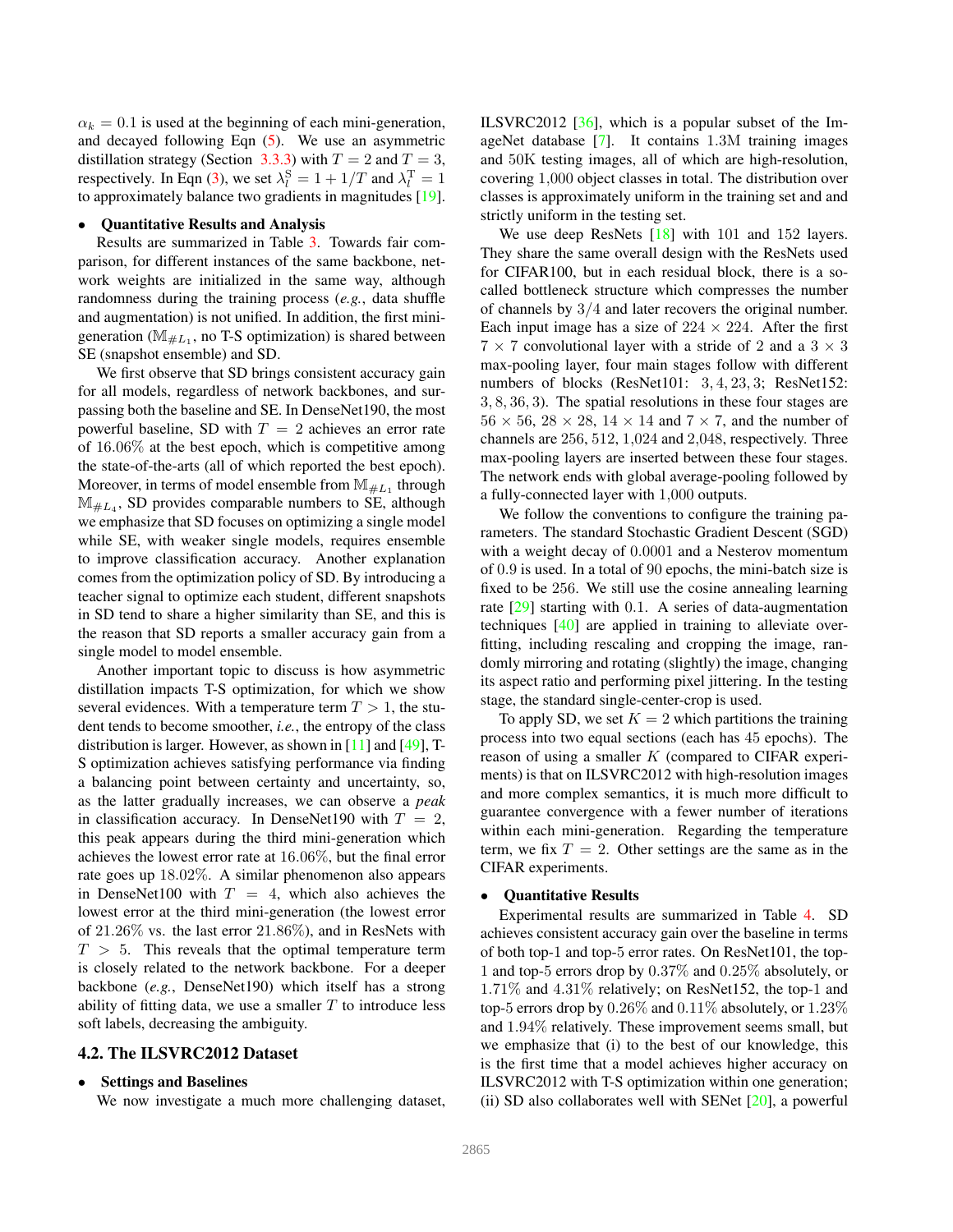| <b>Backbone</b> | Alg.      | $M_{\#L_1}$ |         | $\mathbb{M}_{\#L_2}$ |         |  |
|-----------------|-----------|-------------|---------|----------------------|---------|--|
|                 |           | $Top-1$     | $Top-5$ | $Top-1$              | $Top-5$ |  |
| ResNet101       | BL        |             |         | 21.62                | 5.80    |  |
| ResNet101       | <b>SE</b> | 22.94       | 6.51    | 22.14                | 6.07    |  |
| ResNet101       | <b>SD</b> | 22.94       | 6.51    | 21.25                | 5.55    |  |
| ResNet152       | BL        |             |         | 21.17                | 5.66    |  |
| ResNet152       | <b>SE</b> | 22.56       | 6.44    | 21.84                | 5.84    |  |
| ResNet152       | <b>SD</b> | 22.56       | 6.44    | 20.93                | 5.48    |  |
| $ResNet101 + S$ | BL        |             |         | 21.10                | 5.59    |  |
| $ResNet101+S$   | <b>SD</b> | 22.41       | 6.10    | 20.59                | 5.29    |  |
| $ResNet152+S$   | <b>SD</b> | 21.89       | 6.04    | 20.21                | 5.17    |  |

Table 4. ILSVRC2012 classification errors (%) obtained by different network backbones. Regarding the algorithm option, BL indicate the *baseline* model trained with cosine annealing learning rates, and **SD** snapshot distillation with  $T = 2$ . The error rates of SE [21] are 21.66% on ResNet101 and 21.19% on ResNet152 – even worse than BL. "+S" means equipping the network with squeeze-and-excitation modules (SENet [20]).



Figure 1. Training and testing curves of ResNet152. The right figure shows the details in the rectangular region of the left figure.

and generalized add-on to the backbones; and (iii) these accuracy gain transfers well to other visual recognition tasks, as shown in the next subsection.

We plot the curves of both the baseline and SD in the training process of ResNet152. We can see that, in the second mini-generation, SD achieves a higher training error but a lower testing error, *i.e.*, the gap between training and testing accuracies becomes smaller, which aligns with our motivation that T-S optimization alleviates over-fitting.

## 4.3. Transfer Experiments

Last but not least, we fine-tune the models pre-trained on ILSVRC2012 to the object detection and semantic segmentation tasks in the PascalVOC dataset [10], a widely used benchmark in computer vision. The most powerful models, *i.e.*, the baseline and SD versions of ResNet152, are transferred using a standard approach, which preserves the network backbone (all layers before the final pooling layer), and introduces a network head known as Faster R-CNN [34] for object detetion, and DeepLab-v3 [4] for semantic segmentation.

This model is fine-tuned in an end-to-end manner. For object detection on PascalVOC 2007, 5,011 training images

| <b>Backbone</b> | mAP @ 2007 | mIOU @ $2012$ |
|-----------------|------------|---------------|
| $ResNet152-BL$  | 73.49      | 77.53         |
| $ResNet152-SD$  | 74.93      | 77.97         |

Table 5. PascalVOC object detection (2007, mAP, %) and semantic segmentation (2012, mIOU,  $\%$ ) results, both obtained by finetuning the pre-trained deep networks on ILSVRC2012 with Faster R-CNN [34] and DeepLab-v3 [4].

are fed into the network through 10 epochs with a minibatch size of 16. We start a learning rate of 0.01 and divide it by 10 after 8 epochs. For semantic segmentation on PascalVOC 2012, 10,582 training images [17] are fed into the network through 50 epochs with a mini-batch size of 8. We use the "poly" learning rate policy where the initial learning rate is 0.007 and the power is 0.9. Results in terms of mAP and mIOU are summarized in Table 4.3. One can see that, the model with a higher accuracy on ILSVRC2012 also works better in both tasks, *i.e.*, the benefit brought by SD preserves after fine-tuning. Also, we emphasize that SD, with the same network architecture, does not require any additional costs in transfer learning, which claims its potential applications in a wide range of vision problems.

# 5. Conclusions

In this paper, we present a framework named snapshot distillation (SD), which finishes teacher-student (T-S) optimization within one generation. To the best of our knowledge, this goal was never achieved before. The key contribution is to take teacher signals from the previous iterations of the same training process, and discuss on three principles that impact the performance of SD. The final solution is easy to implement yet efficient to carry out. With less than 1/3 extra training time, SD boosts the classification accuracy of several baseline models on CIFAR100 and ILSVRC2012 consistently, and the performance gain persists after the trained model is fine-tuned on other vision tasks, *e.g.*, object detection, semantic segmentation.

Our research reduces the basic unit of T-S optimization from a complete generation to a mini-generation which is composed of a number of iterations. The essential difficulty that prevents us from further partitioning this unit is the requirement of T-S difference. We believe there exists, though not yet found, a way of eliminating this constraint so that the basic unit can be even smaller, *e.g.*, one single iteration. In this way, we can integrate supervision from the previous iteration into the current one, obtaining a new loss function in which the teacher signal appears as a term of higher-order gradients. We leave this for future research.

Acknowledgements This paper was supported by NSF award CCF-1317376 and ONR N00014-12-1-0883. We thank Siyuan Qiao, Huiyu Wang and Chenxi Liu who provided insights and expertises to improve this research.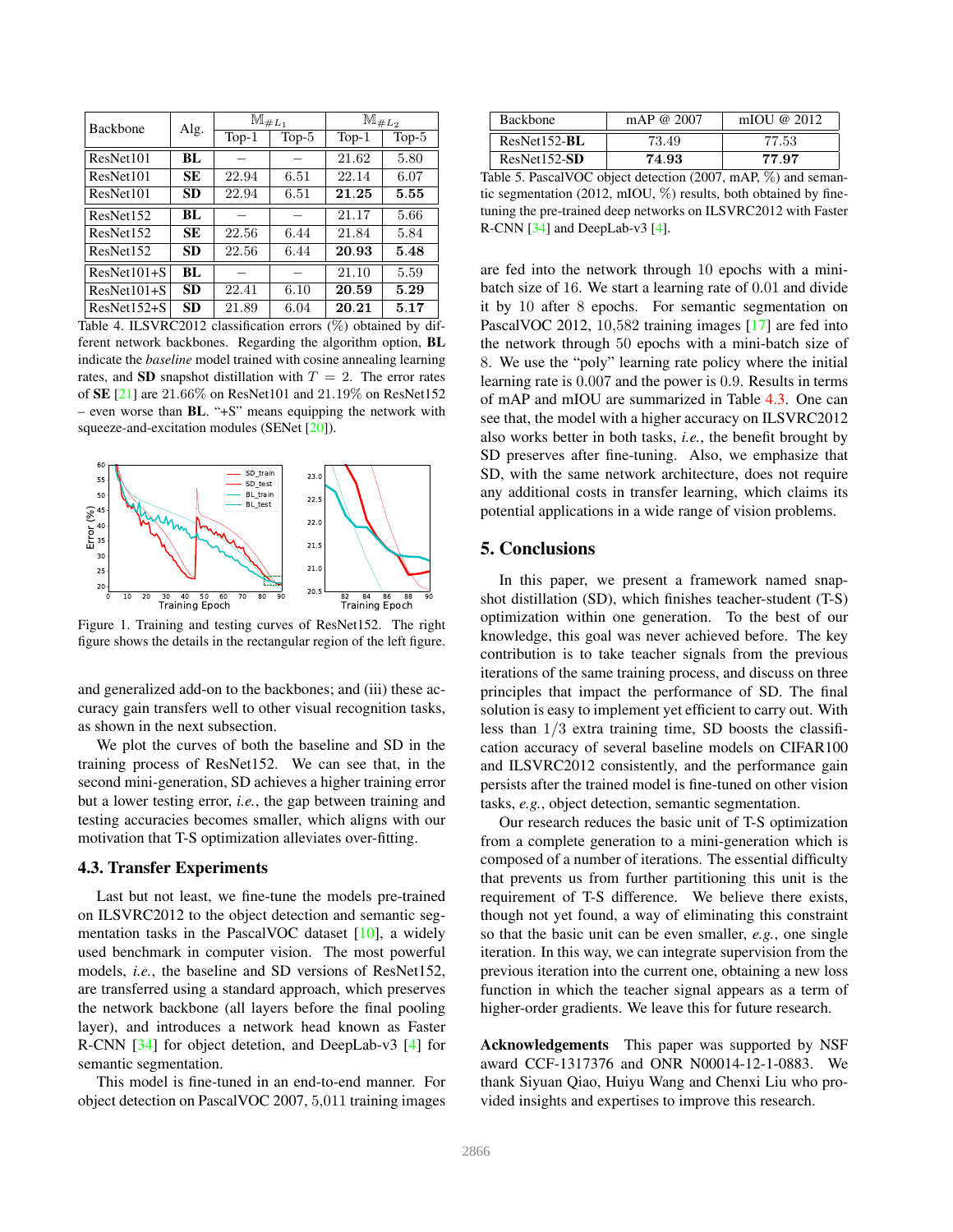# References

- [1] Z. Akata, F. Perronnin, Z. Harchaoui, and C. Schmid. Labelembedding for image classification. *IEEE Transactions on Pattern Analysis and Machine Intelligence*, 38(7):1425– 1438, 2016. 2
- [2] H. Bagherinezhad, M. Horton, M. Rastegari, and A. Farhadi. Label refinery: Improving imagenet classification through label progression. *arXiv preprint arXiv:1805.02641*, 2018. 1, 2, 3, 4, 5
- [3] L. C. Chen, G. Papandreou, I. Kokkinos, K. Murphy, and A. L. Yuille. Deeplab: Semantic image segmentation with deep convolutional nets, atrous convolution, and fully connected crfs. In *International Conference on Learning Representations*, 2016. 2
- [4] L. C. Chen, G. Papandreou, F. Schroff, and H. Adam. Rethinking atrous convolution for semantic image segmentation. *arXiv preprint arXiv:1706.05587*, 2017. 8
- [5] T. Chen, I. Goodfellow, and J. Shlens. Net2net: Accelerating learning via knowledge transfer. In *International Conference on Learning Representations*, 2016. 1, 2
- [6] J. Deng, A. C. Berg, K. Li, and L. Fei-Fei. What does classifying more than 10,000 image categories tell us? In *European Conference on Computer Vision*, 2010. 2
- [7] J. Deng, W. Dong, R. Socher, L. Li, K. Li, and L. Fei-Fei. Imagenet: A large-scale hierarchical image database. In *Computer Vision and Pattern Recognition*, 2009. 2, 7
- [8] J. Donahue, Y. Jia, O. Vinyals, J. Hoffman, N. Zhang, E. Tzeng, and T. Darrell. Decaf: A deep convolutional activation feature for generic visual recognition. In *International Conference on Machine Learning*, 2014. 2
- [9] X. Dong, G. K., K. Zhan, and Y. Yang. Eraserelu: a simple way to ease the training of deep convolution neural networks. *arXiv preprint arXiv:1709.07634*, 2017. 6
- [10] M. Everingham, L. Van Gool, C. K. I. Williams, J. Winn, and A. Zisserman. The pascal visual object classes (voc) challenge. *International Journal of Computer Vision*, 88(2):303– 338, 2010. 2, 8
- [11] T. Furlanello, Z. C. Lipton, L. Itti, and A. Anandkumar. Born again neural networks. In *International Conference on Machine Learning*, 2018. 1, 2, 3, 5, 6, 7
- [12] X. Gastaldi. Shake-shake regularization. *arXiv preprint arXiv:1705.07485*, 2017. 6
- [13] R. Girshick. Fast r-cnn. In *Computer Vision and Pattern Recognition*, 2015. 2
- [14] R. Girshick, J. Donahue, T. Darrell, and J. Malik. Rich feature hierarchies for accurate object detection and semantic segmentation. In *Computer Vision and Pattern Recognition*, 2014. 2
- [15] C. Guo, G. Pleiss, Y. Sun, and K. Q. Weinberger. On calibration of modern neural networks. In *International Conference on Machine Learning*, 2017. 2, 3
- [16] D. Han, J. Kim, and J. Kim. Deep pyramidal residual networks. In *Computer Vision and Pattern Recognition*, 2017. 6
- [17] B. Hariharan, P. Arbeláez, L. Bourdev, S. Maji, and J. Malik. Semantic contours from inverse detectors. In *International Conference on Computer Vision*, 2011. 8
- [18] K. He, X. Zhang, S. Ren, and J. Sun. Deep residual learning for image recognition. In *Computer Vision and Pattern Recognition*, 2016. 1, 2, 6, 7
- [19] G. Hinton, O. Vinyals, and J. Dean. Distilling the knowledge in a neural network. *arXiv preprint arXiv:1503.02531*, 2015. 1, 2, 4, 5, 7
- [20] J. Hu, L. Shen, and G. Sun. Squeeze-and-excitation networks. In *Computer Vision and Pattern Recognition*, 2018. 2, 7, 8
- [21] G. Huang, Y. Li, G. Pleiss, Z. Liu, J. E. Hopcroft, and K. Q. Weinberger. Snapshot ensembles: Train 1, get m for free. In *International Conference on Learning Representations*, 2018. 2, 5, 8
- [22] G. Huang, Z. Liu, K. Q. Weinberger, and L. van der Maaten. Densely connected convolutional networks. In *Computer Vision and Pattern Recognition*, 2017. 1, 2, 4, 6
- [23] S. Ioffe and C. Szegedy. Batch normalization: Accelerating deep network training by reducing internal covariate shift. In *International Conference on Machine Learning*, 2015. 1, 2, 6
- [24] A. Krizhevsky and G. Hinton. Learning multiple layers of features from tiny images. 2009. 2, 4, 5
- [25] A. Krizhevsky, I. Sutskever, and G. E. Hinton. Imagenet classification with deep convolutional neural networks. In *Advances in Neural Information Processing Systems*, 2012. 1, 2
- [26] Y. LeCun, Y. Bengio, and G. E. Hinton. Deep learning. *Nature*, 521(7553):436, 2015. 2
- [27] C. Liu, B. Zoph, J. Shlens, W. Hua, L. J. Li, L. Fei-Fei, A. L. Yuille, J. Huang, and K. Murphy. Progressive neural architecture search. In *European Conference on Computer Vision*, 2018. 2
- [28] J. Long, E. Shelhamer, and T. Darrell. Fully convolutional networks for semantic segmentation. In *Computer Vision and Pattern Recognition*, 2015. 2
- [29] I. Loshchilov and F. Hutter. Sgdr: Stochastic gradient descent with warm restarts. *arXiv preprint arXiv:1608.03983*, 2016. 4, 5, 6, 7
- [30] V. Nair and G. E. Hinton. Rectified linear units improve restricted boltzmann machines. In *International Conference on Machine Learning*, 2010. 1, 2, 6
- [31] G. Pereyra, G. Tucker, J. Chorowski, Ł. Kaiser, and G. Hinton. Regularizing neural networks by penalizing confident output distributions. *arXiv preprint arXiv:1701.06548*, 2017. 2
- [32] F. Perronnin, J. Sanchez, and T. Mensink. Improving the fisher kernel for large-scale image classification. In *European conference on computer vision*, 2010. 2
- [33] A. S. Razavian, H. Azizpour, J. Sullivan, and S. Carlsson. Cnn features off-the-shelf: an astounding baseline for recognition. In *Computer Vision and Pattern Recognition*, 2014. 2
- [34] S. Ren, K. He, R. Girshick, and J. Sun. Faster r-cnn: Towards real-time object detection with region proposal networks. In *Advances in Neural Information Processing Systems*, 2015. 2, 8